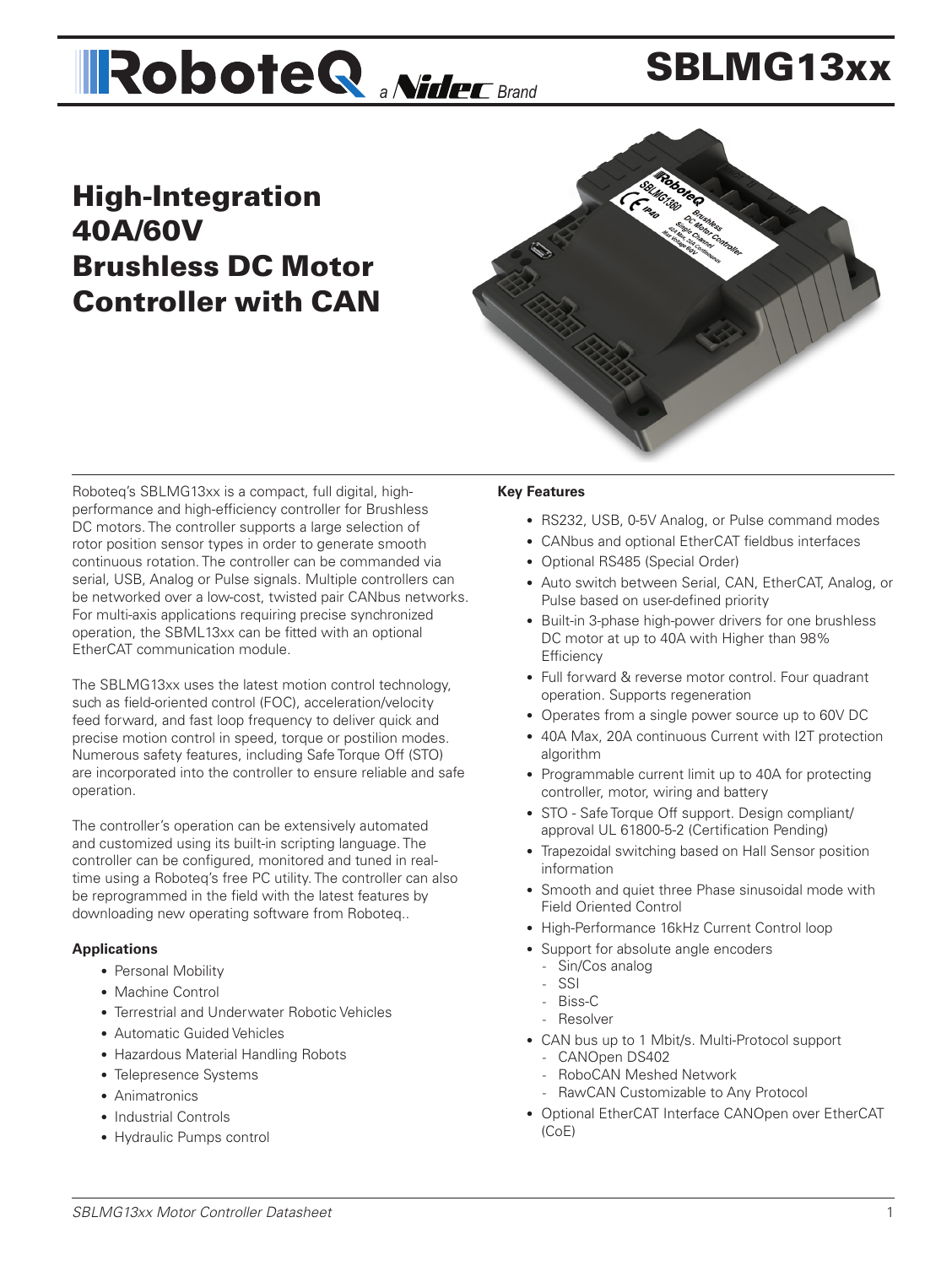- Distributed Clocks with support up to 1kHz synchronization
- MODBUS ASCII and RTU Support over RS232 or RS485
- Locking Connectors for Communication, IO and Feedback Signals
- Accurate speed and Odometry measurement using Hall Sensor or encoder data
- Quadrature encoder input with 32-bit counter
- Up to six Analog Inputs for use as command and/or feedback
- Up to six Pulse Length, Duty Cycle or Frequency Inputs for use as command and/or feedback
- Up to six Digital Inputs for use as Dead-man Switch, Limit Switch, Emergency stop or user inputs
- Two general purpose 35V, 1.5A output for accessories
- 7A Max Output for regeneration brake resistor
- Adjustable PWM Output for motor brake
- Custom scripting in Basic language. Execution speed up to 100000 lines per second
- Selectable min/max, center and deadband in Pulse and Analog modes Selectable exponentiation factors for each command inputs
- Trigger action if Analog, Pulse, Encoder or Hall counter capture are outside user selectable range (soft limit switches)
- Open loop or closed loop speed control operation
- Closed loop position control with encoder, analog or pulse/frequency feedback
- Configurable Data Logging of operating parameters on Serial Outputs for telemetry or analysis
- Built-in Battery Voltage and Temperature sensors
- Connector for external Motor Windings Temperature sensor
- Optional 12-24V backup power input for powering safely the controller if the main motor batteries are discharged

- Power Control wire for turning On or Off the controller from external microcomputer or switch
- No consumption by output stage when motors stopped
- Regulated 5V-100mA output for powering sensors, RF Modem or microcomputer
- Stall detection and selectable triggered action if Amps is outside user-selected range
- Short circuit protection
- Over voltage and Under voltage protection
- Watchdog for automatic motor shutdown in case of command loss
- Over temperature protection
- Power and Diagnostic LED indicators
- Efficient heat sinking using conduction bottom plate. Operates without a fan in most applications
- ABS cover. IP 40 Protection
- Power wiring via High-Current carrying Faston Terminals
- 70mm x 70mm x 27mm
- -40° to +85° C operating environment
- Easy configuration, tuning and monitor using provided PC utility
- Easy configuration, tuning and monitoring using provided PC utility
- Field upgradeable software for installing latest features via the Internet

#### Orderable Product References

| <b>Reference</b> | <b>Amps Max/Cont</b> | <b>Volts</b> | <b>STO</b> | Com          | <b>CAN</b> | <b>EtherCAT</b> |
|------------------|----------------------|--------------|------------|--------------|------------|-----------------|
| <b>SBLMG1360</b> | 40/20                | 60           | <b>No</b>  | <b>RS232</b> | Yes        | No              |
| SBLMG1360E       | 40/20                | 60           | <b>No</b>  | <b>RS232</b> | No         | Yes             |
| SBLMG1360T       | 40/20                | 60           | Yes        | <b>RS232</b> | Yes        | <b>No</b>       |
| SBLMG1360TE      | 40/20                | 60           | Yes        | <b>RS232</b> | No         | Yes             |
| <b>SBLMG1360</b> | 40/20                | 60           | <b>No</b>  | <b>RS485</b> | Yes        | <b>No</b>       |
| SBLMG1360T       | 40/20                | 60           | Yes        | <b>RS485</b> | Yes        | No              |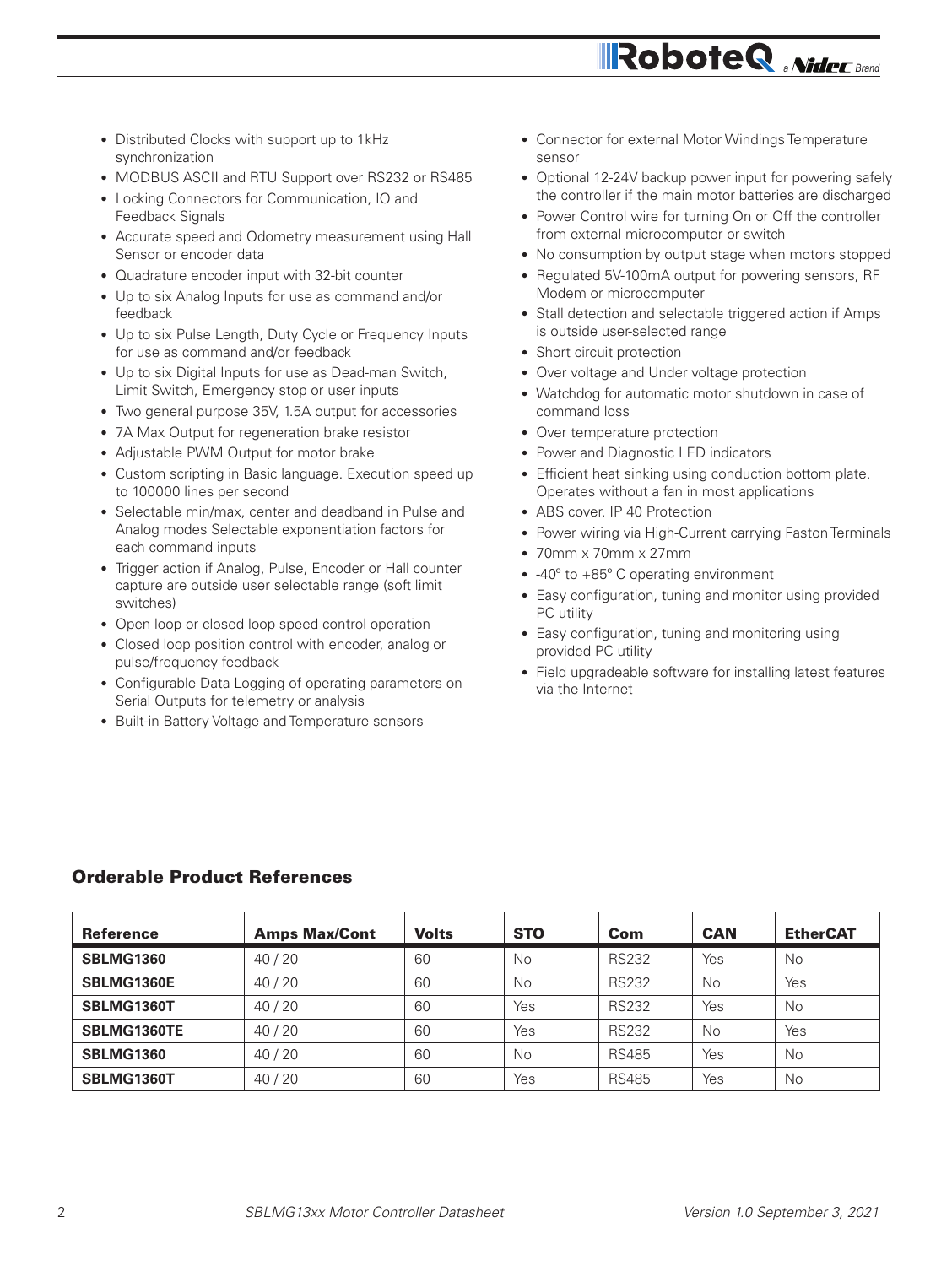## Important Safety Disclaimer

**Dangerous uncontrolled motor runaway condition can occur for a number of reasons, including, but not limited to: command or feedback wiring failure, configuration error, faulty firmware, errors in user script or user program, or controller hardware failure.** 

**RoboteQ** *aNidec* Brand

**The user must assume that such failures can occur and must make their system safe in all conditions. Roboteq will not be liable in case of damage or injury as a result of product misuse or failure.**

## Power Wires Identifications and Connections



#### FIGURE 1. Controller Layout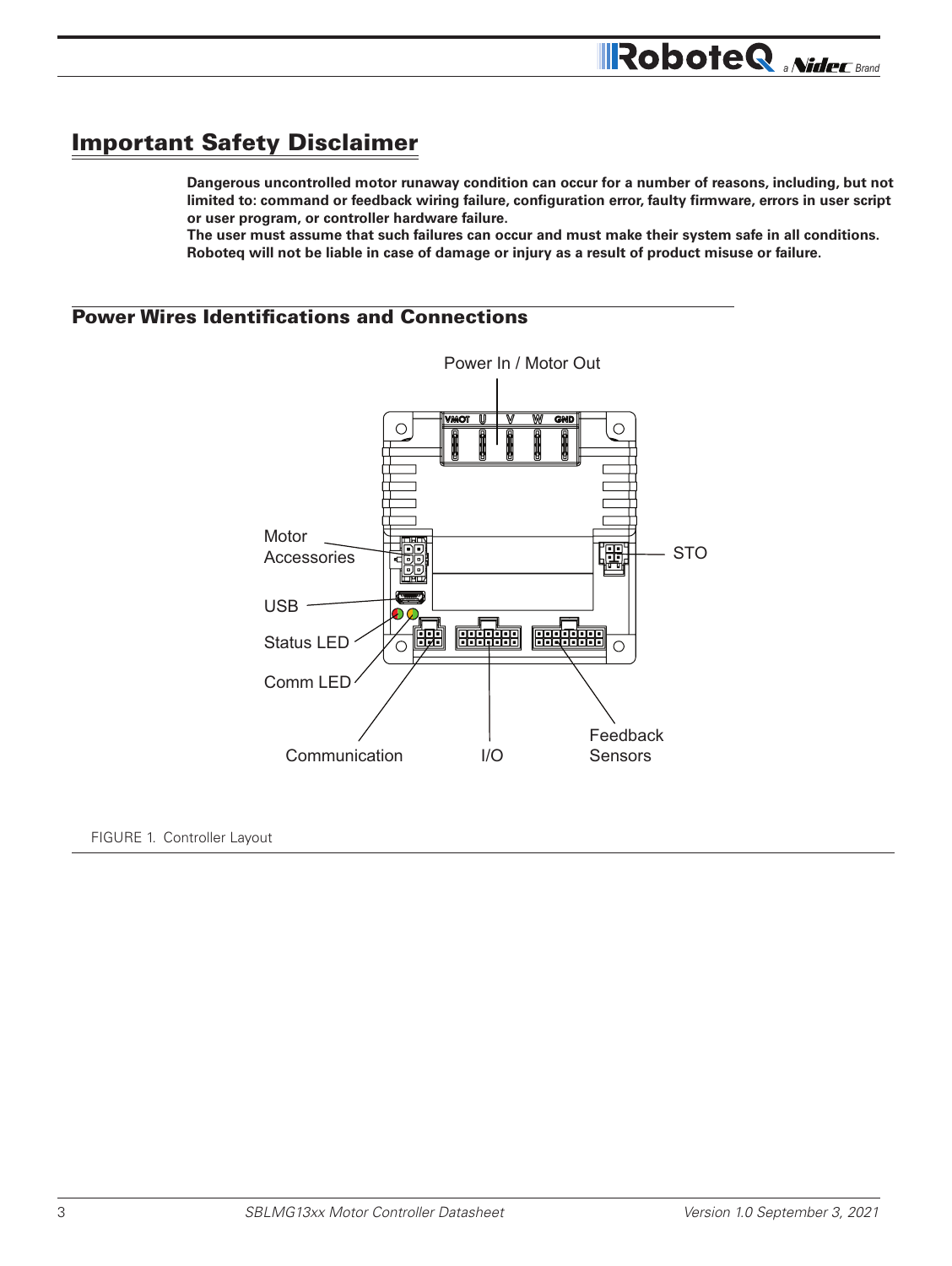

Figure 2, below, shows how to wire the controller and how to turn power On and Off.

FIGURE 2. Powering the Controller. Thick lines identify **MANDATORY** connections

## Important Warning

**Carefully follow the wiring instructions provided in the Power Connection section of the User Manual The information on this datasheet is only a summary.**

#### Mandatory Connections

It is imperative that the controller is connected as shown in the above diagram in order to ensure a safe and trouble-free operation. All connections shown as thick black lines line are mandatory.

#### Emergency Switch or Contactor

The battery must be connected in permanence to the controller's VMot tab via a high-power emergency switch or contactor SW2 as additional safety measure. The user must be able to deactivate the switch or contactor at any time, independently of the controller state. Use a suitable high-current fuse F1 as a safety measure to prevent damage to the wiring in case of major controller malfunction.

#### Power On/Off Switch

The **controller must be powered On/Off using switch SW1** on the Power Control pin.

Note 1: To ensure motor operation with weak or discharged batteries, connect a second battery to the Power Control pin via the SW1 switch. This will keep the controller alive and responding even if no voltage is present on the Vmot terminal.

**RoboteQ** *aNideC* Brand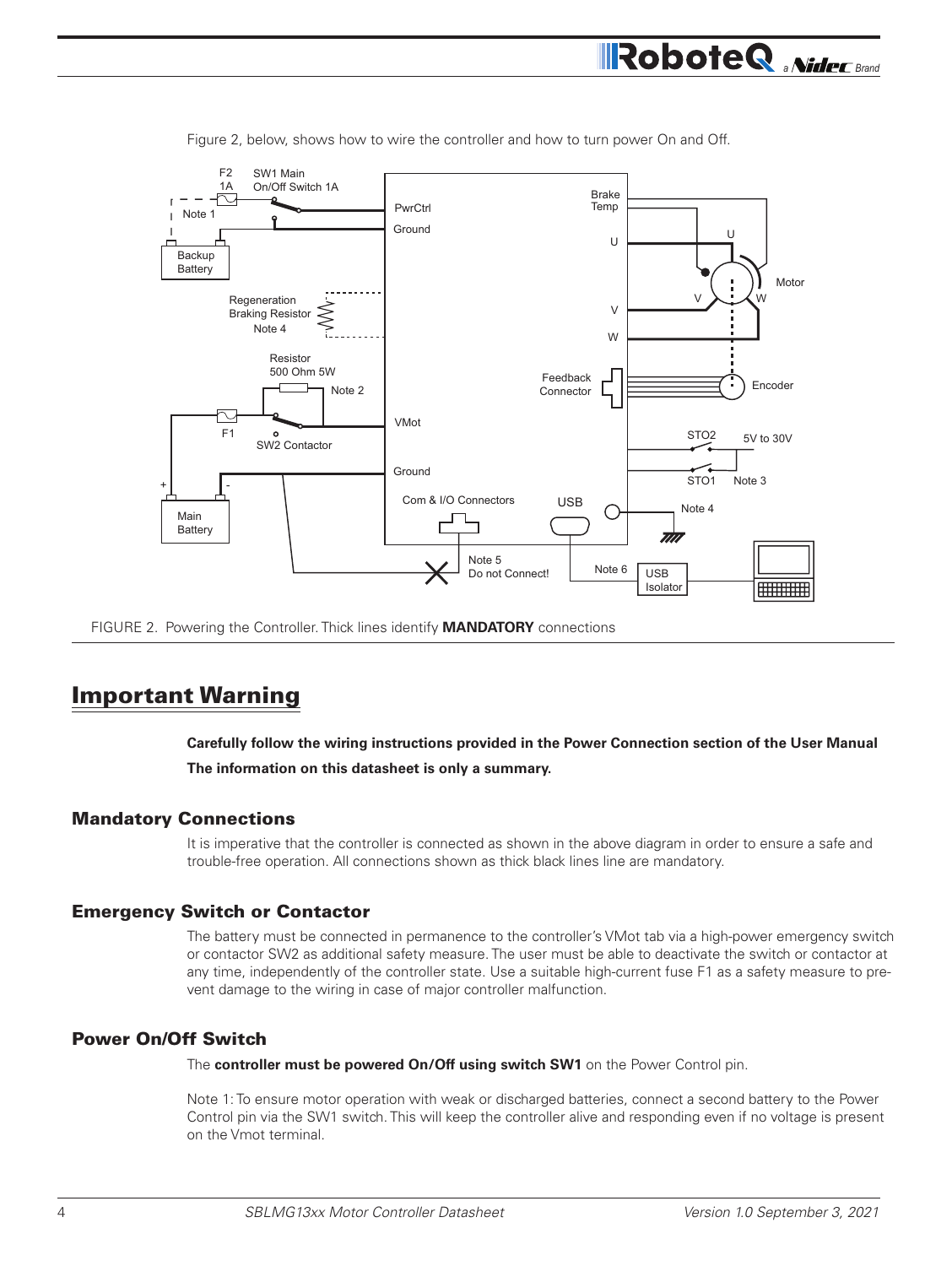#### Precharge Resistor

The controller has 400uF of internal capacitance which will cause a short duration but important current inrush the moment power is applied.

Note 2: If there is a concern that this current can overload the power supply or the contactor, insert a precharge resistors as shown in the figure. For precharging to take place, the controller must be turned off by grounding the Power Control pin.

#### Enable Safe Torque Off

Note 3: On versions of the controller with STO support, the Motor will be prevented from running until its STO inputs are both connected to a voltage of 5V or higher. If one or both STO lines are floated or grounded, the drive will be ON and able to communicate but the motor will not be driven. See details further down in this datasheet and in the User Manual.

#### Regeneration Protection and Braking

During rapid deceleration, the kinetic energy will cause regeneration current flow out of the motor, back to the power source. When using a battery, the current will recharge the battery and create a dynamic braking effect. When a power supply is used, current will not be able to flow back to the source. Without that return path, the regeneration will cause voltage to rise up to dangerous level for the electronics.

Note 4: An external resistor must be connected as shown, in order to dissipate the excess energy when using a power supply, or if current is otherwise blocked from returning to the battery.

#### Connection to Chassis

Note 5: For improved EMI immunity and reduce emissions, it is recommended to connect the controller's bottom plate to the system's chassis. Note that the integrated controller's ground is not DC electrically connected the plate. There is, however, a capactitor between the controller's ground and the bottom plate, and therefore AC conductivity.

#### Precautions When Connecting PC via USB

Note 6: Always use an USB isolator to protect the drive and the PC against possible electrical damage. When using a portable PC, operate it from battery to avoid accidental return ground path via the charger.

## Motor Connections

#### Power and Motor Connections

Connection to the battery is made using a row of five 0.25" (6.3mm) Faston tabs. Use any Faston mating connector and with AWG10 wire (recommended).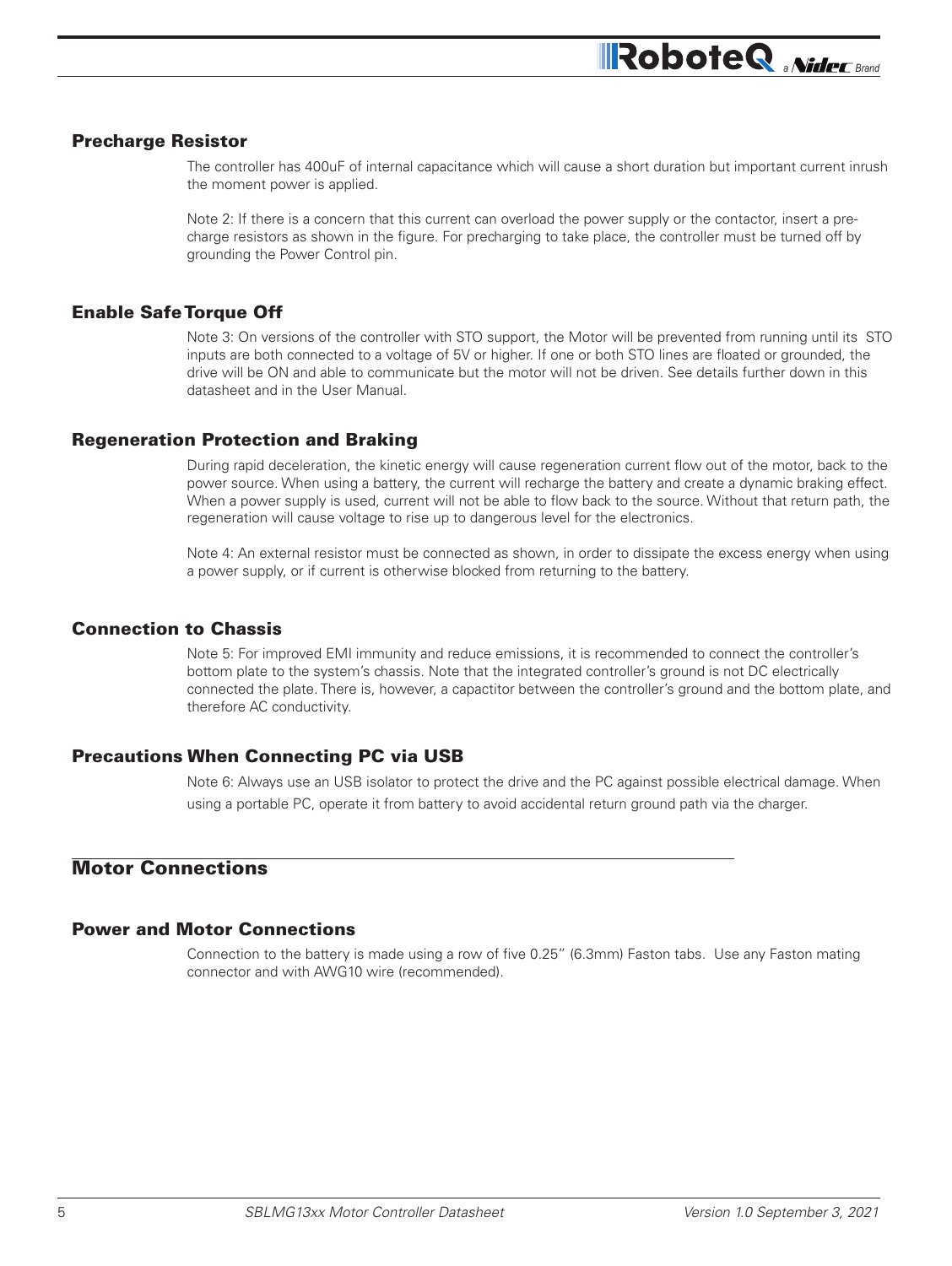

FIGURE 3. Power and Motor Connections

#### Motor Brake Connection

Two pins on the motor accessories connector are provided for connection to a mechanical motor brake. The output is modulated with a PWM signal so that a higher current can be initially applied to energize the coil, and then reduced to maintain the brake released while consuming less energy.





#### Regeneration Brake Resistor Connection

Two pins on the motor accessories connector are provided for connecting a resistor. This resistor will burn off the motor's kinetic energy during rapid deceleration and must be installed in systems that are powered from power sources that cannot accept regeneration current.



FIGURE 5. Regenerative Brake Resistor drive circuit and connection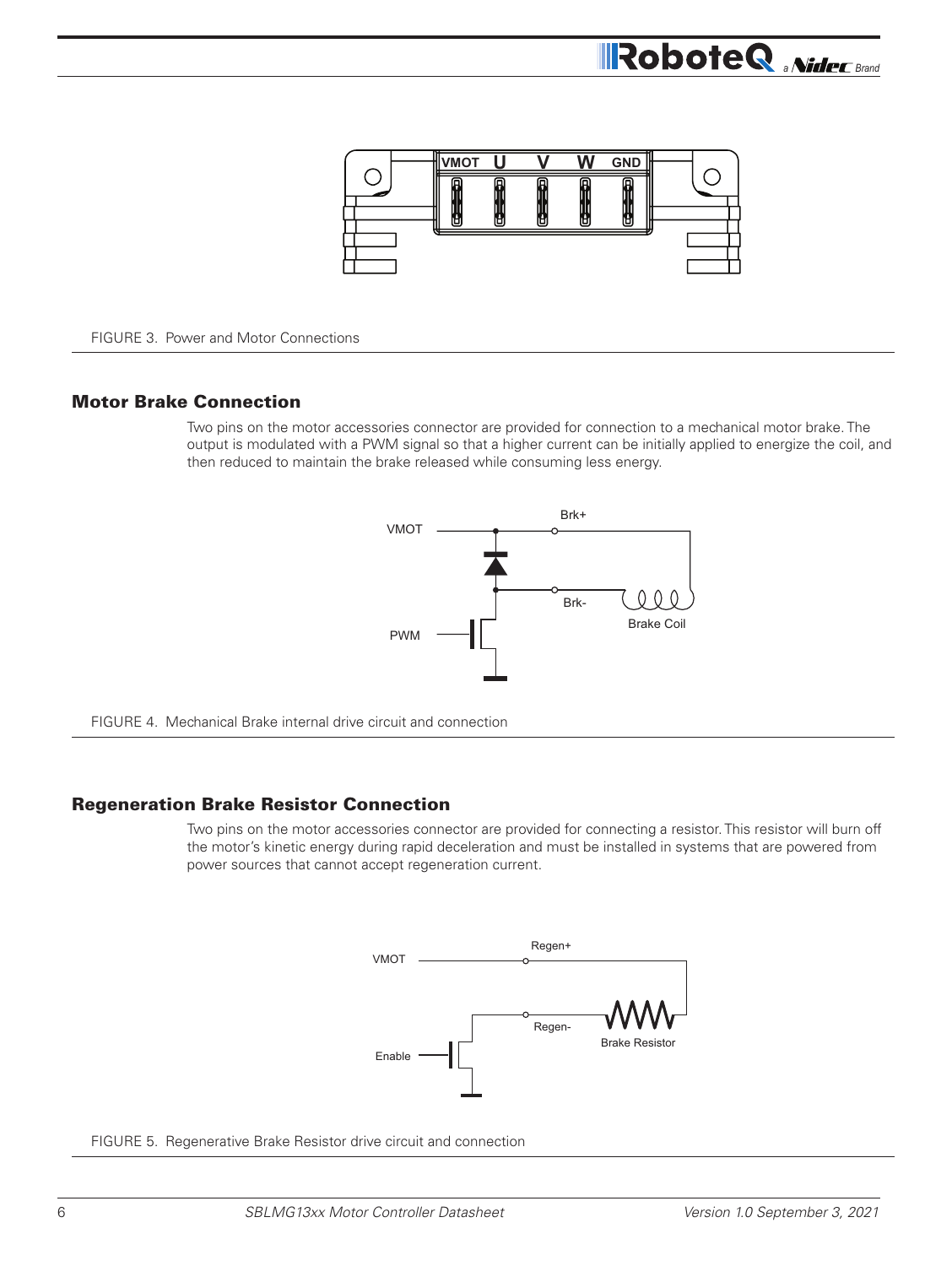The resistor value must be such that the current is under 5A at the Over voltage limit using the formula:

#### **R (ohm) = Over voltage Limit (Volts) / 5(Amps)**

The resistor value then determines the Power that will be burned during regeneration

#### **P (Watts) = Over voltage Limit \* Over voltage Limit (Volts) / R (ohm)**

Example with 50V limit and 5A regen: R= 10 ohm, P=250W. This power will be dissipated for the duration of the braking.

#### Motor Accessories Connector

A six-pin Molex MicroFit connector provide the necessary connection to the mechanical brake, regeneration resistors and winding temperature sensor



FIGURE 6. Motor Accessories Connector Pins Identification

#### TABLE 1.Pins identification

| <b>Connector Pin</b> | <b>Signal</b> | <b>Description</b>                                                         |
|----------------------|---------------|----------------------------------------------------------------------------|
|                      | Regen Res+    | Positive connection to Regen Brake Resistor. Internally connected to VMot. |
| 4                    | Regen Res-    | Regen Brake Resistor Switched connection to Ground                         |
|                      | Motor Brake+  | Positive connection to Mechanical Brake Coil. Internally connected to VMot |
| 5                    | Motor Brake-  | Mechanical Brake Switched connection to Ground                             |
|                      | Temp+         | NTC Temperature Sensor input+                                              |
| 6                    | Temp+         | NTC Temperature Sensor Input-                                              |

## Important Warning

**The Brk+ and Regen+ are internally connected to the VMOT supply voltage. Exercise care to avoid short circuits during wiring.**

#### Low Power Signals Connections

The SBLMG1360 uses five Molex Nanofit connectors for the low power signals. Each connector has a different size to avoid erroneous connection.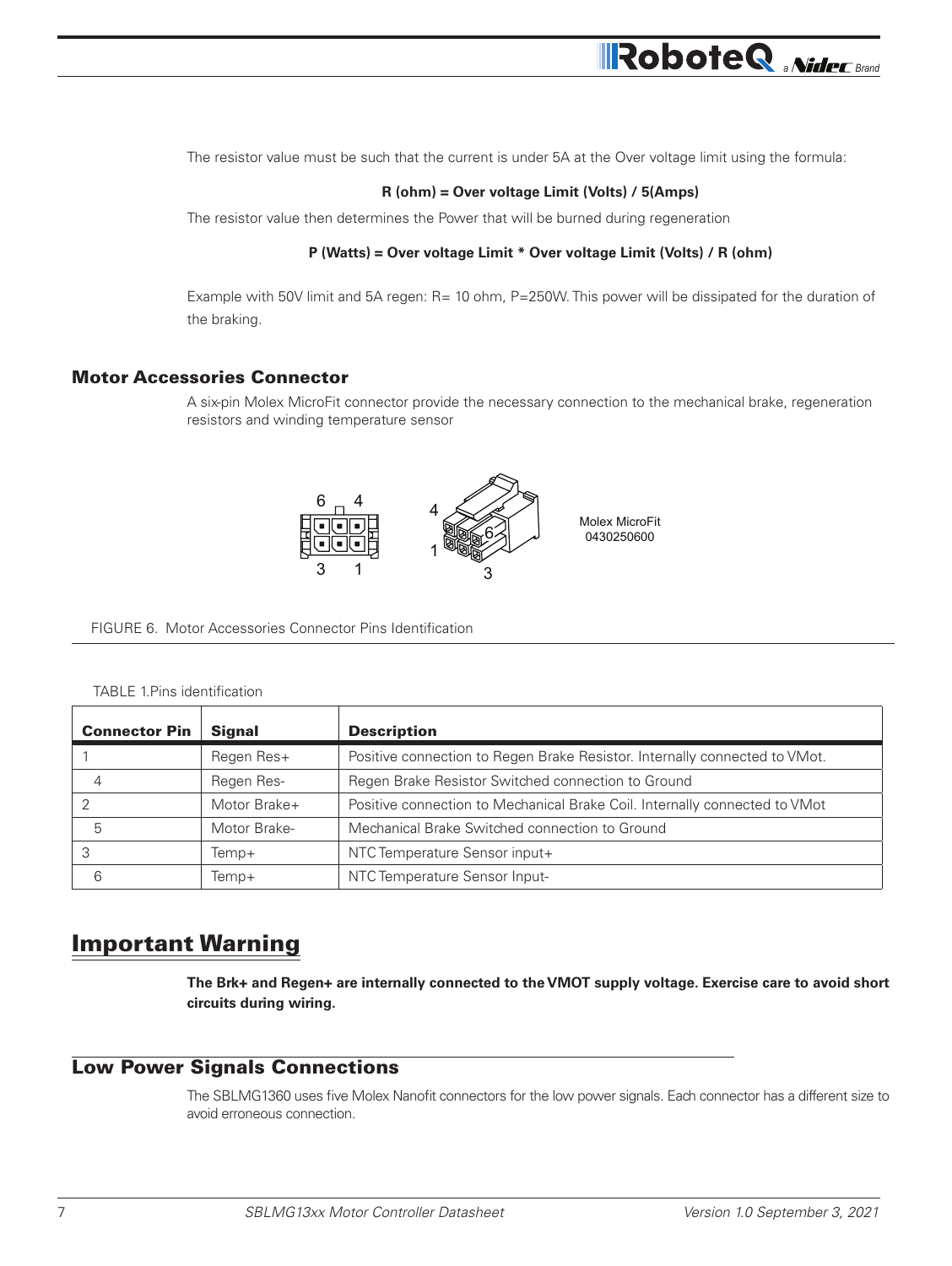

FIGURE 7. Connector Wiring Diagram

#### Communications Connector

Communication interface connector cable plug using a molex nanofit receptacle 1053081206





#### TABLE 2.Pins Identification

| <b>Connector Pin</b> | <b>Signal</b> | <b>Description</b>                   |
|----------------------|---------------|--------------------------------------|
|                      | CAN_H         | CAN high bus line                    |
| 4                    | CAN_L         | CAN low bus line                     |
| 2                    | RS232TxD      | RS232 Transmit Data (RS485-Optional) |
| 5                    | RS232RxD      | RS232 Receive Data (RS485+ Optional) |
| 3                    | <b>GND</b>    | Ground                               |
| 6                    | Shield        | Cable Shield                         |

The shield pin is not DC connected to the controller's ground. It isconnected to ground via internal capacitors and thus provides an AC connection useful for EMI reduction.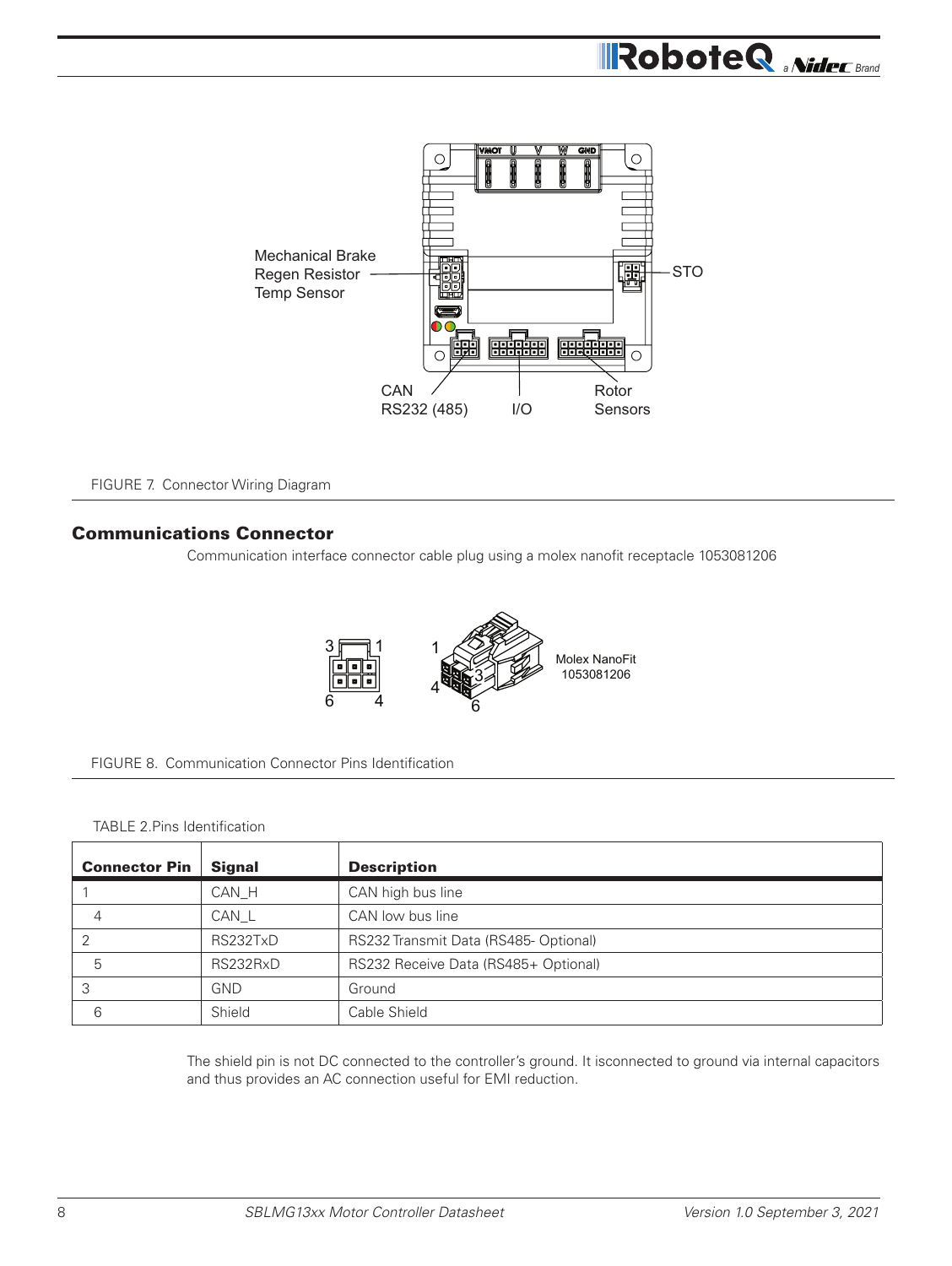#### Digital Feedback Sensors and I/O Connector

Digital rotor sensors signal must be wired to the 16-pin connector located in front of the controller. Some pins can alternatively be used as general purpose Analog, Digital or Pulse inputs. The functions of many pins vary depending on user configuration. Cable plug is using a molex microfit receptacle 1053081216



FIGURE 9. Connector Pin Locations

| TABLE 3 PINS Identification                                                                     |              |              |                |            |                  |                  |                  |
|-------------------------------------------------------------------------------------------------|--------------|--------------|----------------|------------|------------------|------------------|------------------|
| <b>Connector Pin</b>                                                                            | <b>Power</b> | <b>Hall</b>  | <b>Encoder</b> | <b>SSI</b> | <b>Analog In</b> | <b>Dinput</b>    | <b>Pulse In</b>  |
| $\mathbf{1}$                                                                                    | 5VOut        |              |                |            |                  |                  |                  |
| 9                                                                                               | <b>GND</b>   |              |                |            |                  |                  |                  |
| $\overline{2}$                                                                                  |              | HallA+       |                |            |                  |                  |                  |
| 10                                                                                              |              | HallA- $(1)$ |                |            |                  |                  |                  |
| 3                                                                                               |              | HallB+       |                |            |                  |                  |                  |
| 11                                                                                              |              | HallB-       |                |            |                  |                  |                  |
| $\overline{4}$                                                                                  |              | HallC+       |                | Clock-     |                  |                  |                  |
| 12                                                                                              |              | HallC-       |                | Data-      |                  |                  |                  |
| 5                                                                                               |              |              | ENCA+          |            | ANA1             | DIN <sub>1</sub> | PIN1             |
| 13                                                                                              |              |              | $ENCA- (1)$    |            |                  |                  |                  |
| 6                                                                                               |              |              | $ENCB+$        |            | ANA <sub>2</sub> | DIN <sub>2</sub> | PIN <sub>2</sub> |
| 14                                                                                              |              |              | ENCB-          |            |                  |                  |                  |
| $\overline{7}$                                                                                  |              |              | $ENCI+$        |            | ANA3             | DIN <sub>3</sub> | PIN <sub>3</sub> |
| 15                                                                                              |              |              | ENCI-          |            |                  |                  |                  |
| 8                                                                                               |              |              |                | Data+      |                  |                  |                  |
| 16                                                                                              |              |              |                | $Clock+$   |                  |                  |                  |
| Note 1: Leave the minus (-) inputs unconnected when using single ended hall sensors or encoders |              |              |                |            |                  |                  |                  |

#### $T$ ABLE  $2.8$ Pins identification

## Analog Sensors and I/O Signal Connector

Analog rotor sensors signal must be wired to the 14-pin connector located in front of the controller. Some pins can alternatively be used as general purpose Analog, Digital or Pulse inputs. Two open drain digital outputs are

.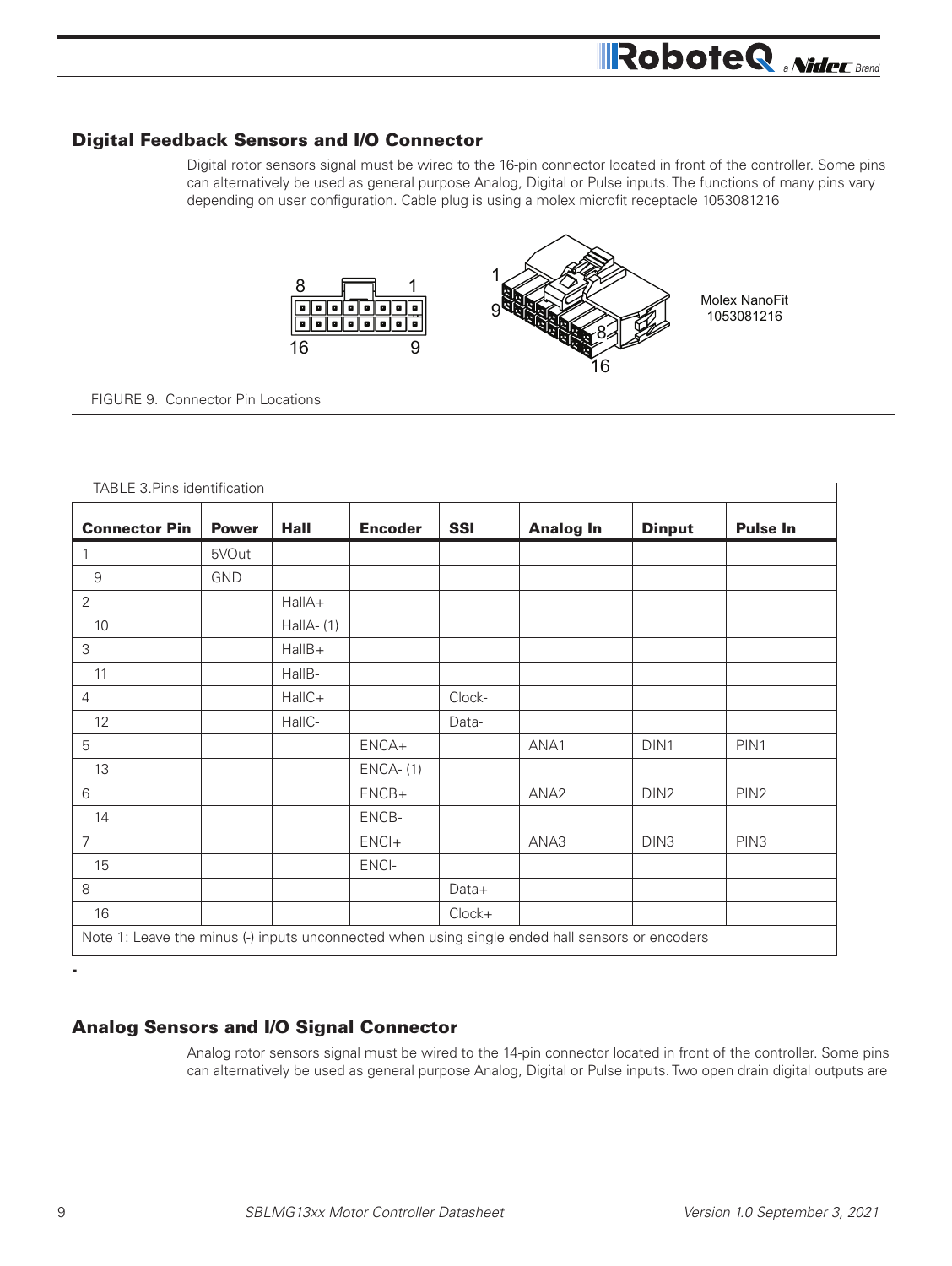also located on this connector. The functions of many pins vary depending on user configuration. Cable plug is using a molex microfit receptacle 1053081214.

**A** *RoboteQ MideC Brand* 



FIGURE 10. Connector Pin Locations

#### TABLE 4.Pins identification

| <b>Connector Pin</b>                                                            | <b>Power</b> | <b>Ana Sense</b> | <b>Ana Inputs</b> | <b>Dinput</b> | <b>Pulse</b> | <b>DOutput</b>    |
|---------------------------------------------------------------------------------|--------------|------------------|-------------------|---------------|--------------|-------------------|
| 1                                                                               |              |                  |                   |               |              | DOUT1             |
| 8                                                                               |              | $EXC- (4)$       |                   |               |              |                   |
| $\overline{2}$                                                                  |              |                  |                   |               |              | DOUT <sub>2</sub> |
| $9\,$                                                                           |              | $EXC+ (4)$       |                   |               |              |                   |
| 3                                                                               |              | $SIN+ (2)$       |                   |               |              |                   |
| 10                                                                              | <b>GND</b>   |                  |                   |               |              |                   |
| $\overline{4}$                                                                  |              | SIN-             |                   |               |              |                   |
| 11                                                                              | PwrCtrl (1)  |                  |                   |               |              |                   |
| 5                                                                               |              | $COS+$           |                   |               |              |                   |
| $12 \overline{ }$                                                               | <b>GND</b>   |                  |                   |               |              |                   |
| 6                                                                               |              | $COS-$ (3)       |                   |               |              |                   |
| 13                                                                              | 5VOut        |                  |                   |               |              |                   |
| $\overline{7}$                                                                  |              |                  | AIN4              | DIN4          | PIN4         |                   |
| 14                                                                              | <b>GND</b>   |                  |                   |               |              |                   |
| Note 1: Ground this pin for turning off the controller                          |              |                  |                   |               |              |                   |
| Note 2: Use SIN and COS inputs for Sin/Cos sensors and resolvers                |              |                  |                   |               |              |                   |
| Note 3: Connect SIN- and COS- to ground when using single-ended Sin/Cos sensors |              |                  |                   |               |              |                   |
| Note 4: Use Excitation signals with Resolvers                                   |              |                  |                   |               |              |                   |

#### Connecting Resolver

Resolver wiring is similar to a Sin/Cos sensor with the addition of an excitation signal. Diagram below shows the necessary connections.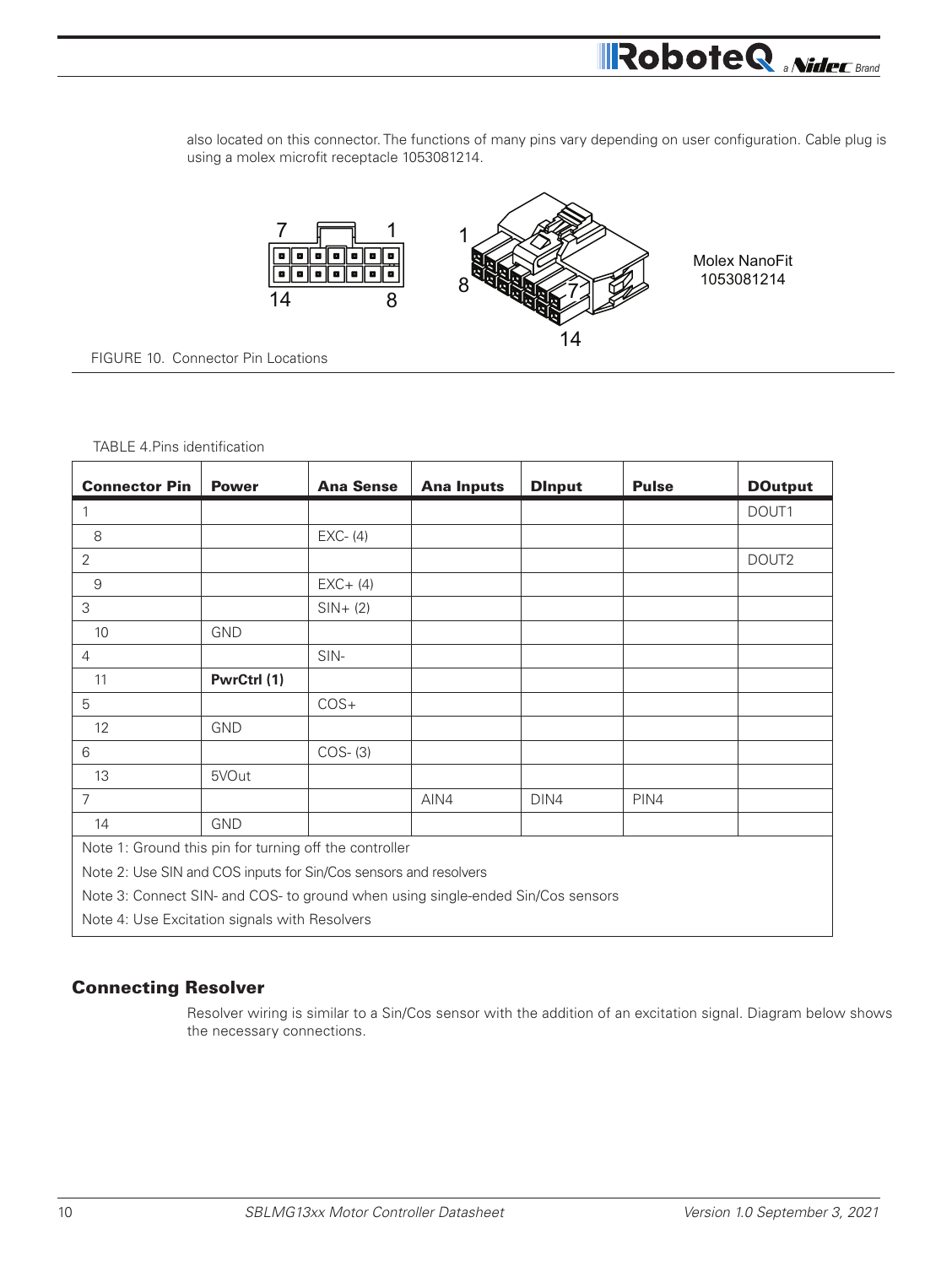

FIGURE 11. Resolver connections

#### Extra Inputs Connector (STO Connector)

On versions of the SBLMG13xx without STO, the STO connector carries two Digital/Analog inputs signals. Connector cable plug is using a molex nanofit receptacle 1053081204



FIGURE 12. Extra Inputs Connector Pins Identification on STO connector

| <b>Connector Pin</b> | <b>Power</b> | <b>Digital In</b> | <b>Analog In</b> | <b>Pulse In</b>  |
|----------------------|--------------|-------------------|------------------|------------------|
|                      |              | DIN <sub>5</sub>  | AIN <sub>5</sub> | PIN <sub>5</sub> |
| 3                    |              | DIN <sub>6</sub>  | AIN <sub>6</sub> | PIN <sub>6</sub> |
| ◠                    | 5VOut        |                   |                  |                  |
|                      | GND          |                   |                  |                  |

TABLE 5.Pins identification

## Safe Torque Off - STO (Certification Pending)

Safe Torque Off is a safe method for switching controller in a state where no torque is generated, regardless whether the controller is operating normally or is faulty. When STO is enabled, two digital inputs, DIN5 and DIN6 are remapped as STO1 and STO2. The inputs are redundant and both must have a 6V to 30V signal present at the same time in order for the Power MOSFETs to be energized. The controller will perform a self-check of the STO circuit at every power on and every time the STO inputs go from any state to both

**RoboteQ** *aNideC* Brand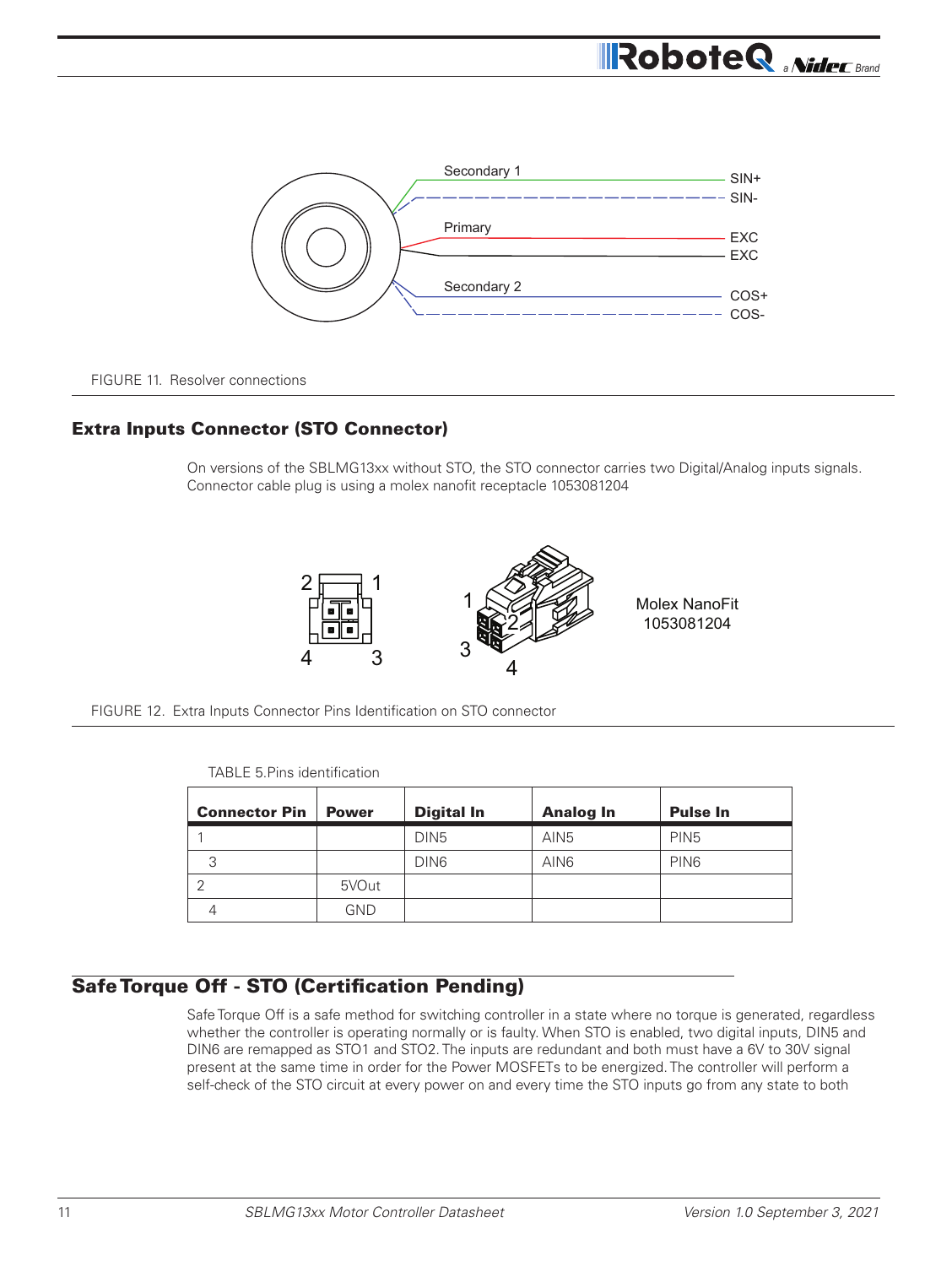high. Once the STO hardware is verified to work, the controller will safely allow the motors to be energized. If either input is floated or below 1V, the controller's outputs will be disabled. The STO circuit is verified and validated and can therefore be trusted instead of external relays. See STO Manual for more information and maintenance instructions.

**RoboteQ** *aNidec* Brand



FIGURE 13. STO input levels effects on controller output

The STO function is compliant to:

- IEC 61800-5-2:2007, SIL 3
- IEC 61508:2010, SIL 3
- IEC 62061:2005, SIL 3
- ISO 13849-1:2015, Category 3 Performance Level e

## Important Warning

**Activating STO disables all torque generation on the motor. The motor free wheeling and not actively stopped.**

**Motor will not start if the pins on the STO connector are left floating.**

#### STO Connector

This four-pin connector has the Safe Torque Off signals on controllers with the STO option. The STO signals can be also be read as Analog, Digital or Pulse input 5 and 6. The STO connector cable plug is using a molex nanofit receptacle 1053081204

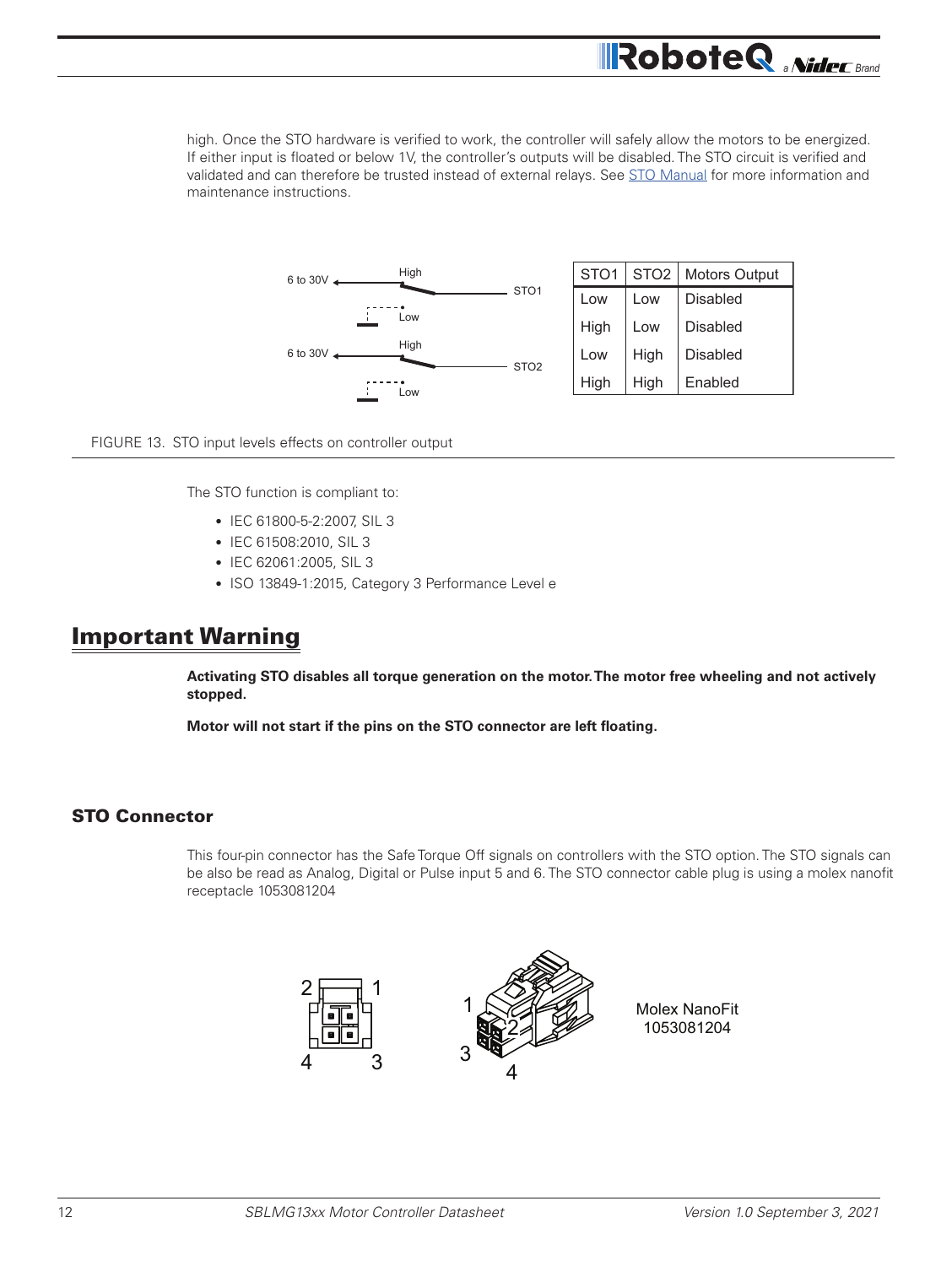#### FIGURE 14. STO Connector Pins Identification

| TABLE 6 Pins identification |  |
|-----------------------------|--|
|-----------------------------|--|

| <b>Connector Pin</b> | <b>Power</b> | <b>STO Signal</b> | <b>Description</b>    |
|----------------------|--------------|-------------------|-----------------------|
|                      |              | STO <sub>1</sub>  | Connect both lines to |
|                      |              | STO <sub>2</sub>  | 6-24V to Enable Motor |
|                      | GND          |                   | Ground                |
|                      | GND          |                   | Ground                |

## CAN Communication

CAN is the SBLMG13xx's primary and recommended communication interface. Up to 127 drives can be networked on a low cost twisted pair network up to 1000m long and at speeds up to 1Mbit/s. Roboteq support four CAN protocols:

- CANOpen for interoperability with other vendor's DS301 and DS402 compliant devices
- RoboCAN, a simple and effective peer to peer meshed network protocol
- MiniCAN, a simplified subset of CANOpen PDOs
- Raw CAN, a low-level system used with scripting for constructing and parsing CAN frames to handle any protocols

TABLE 7. CANOpen Communications Specification

| <b>Feature</b>                   | <b>Value</b>                                                                                                                        |
|----------------------------------|-------------------------------------------------------------------------------------------------------------------------------------|
| Motion Network type              | CAN, CANOpen                                                                                                                        |
| <b>CANOpen Standards Support</b> | DS301, DS402                                                                                                                        |
| <b>Operating Modes</b>           | cyclic sync torque, cyclic sync velocity, cyclic sync position,<br>profile position, profile velocity, profile torque modes, homing |
| Process Data Objects (PDO)       | Cyclic sync and free run modes.                                                                                                     |
|                                  | Cyclic messages can be set for 20 objects on 4 maps                                                                                 |

## EtherCAT Communication

The SBLMG13xx is available in a version that supports the EtherCAT interface. EtherCAT is an Ethernet-based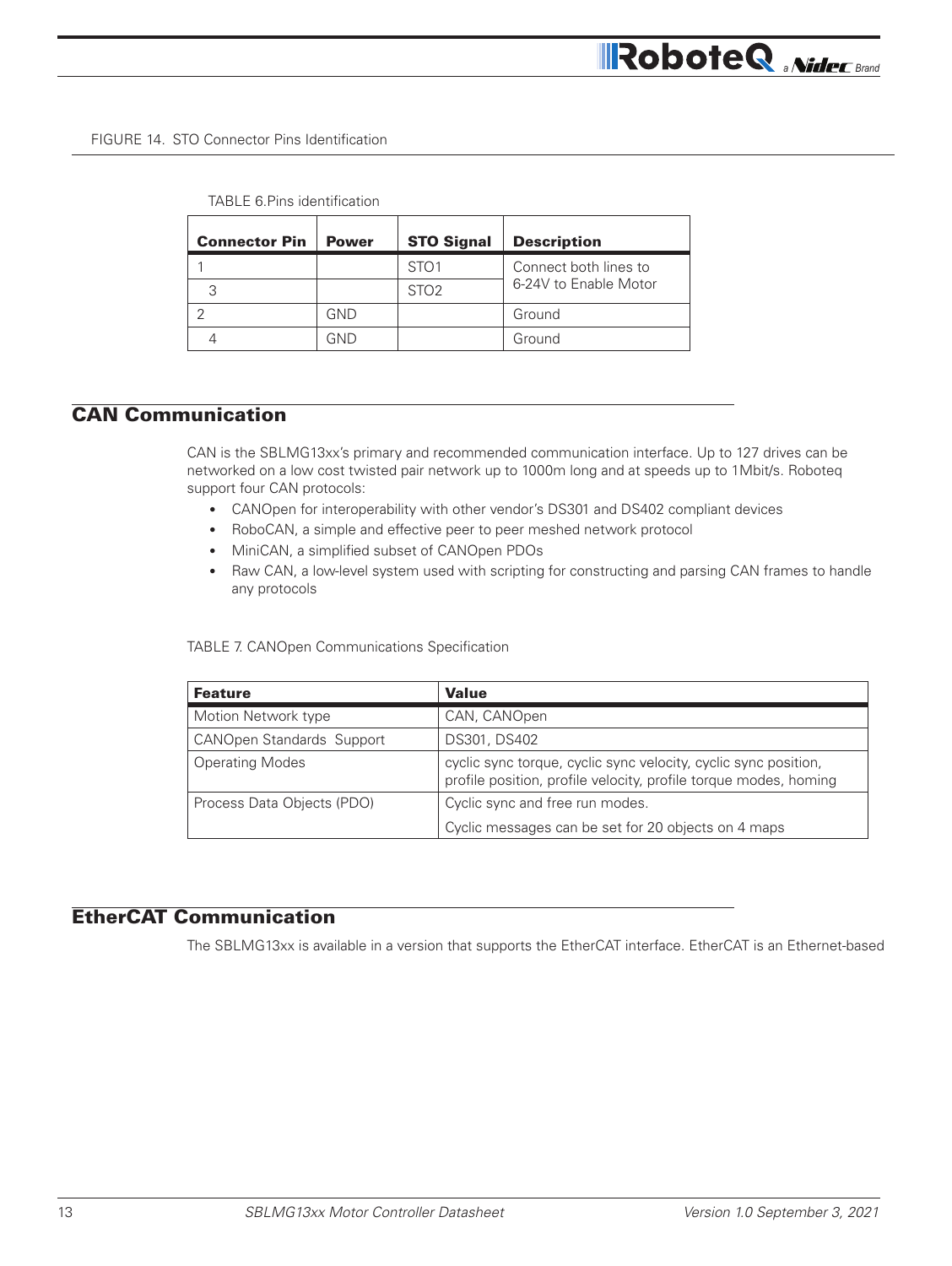communication protocol for fast and precise synchronization in multi-drive, multi-axis systems. The controller supports CANOpen over EtherCAT (CoE), meaning that it shares the CANOpen DS402 object directory and operating modes.

Connections to the EtherCAT bus is done via two RJ45 connectors.



FIGURE 15. Connector Locations on optional EtherCAT version

### USB communication

Use USB only for configuration, monitoring and troubleshooting. USB is not a reliable communication method when used in a electrically noisy environments and communication will not always recover after it is lost without unplugging and replugging the connector, or restarting the controller. Always prefer RS232 communication when interfacing to a computer.

## Important Warning

**Always use an USB isolator to protect the drive and the PC against possible electrical damage. When using a portable PC, operate it from battery to avoid accidental return ground path via the charger.**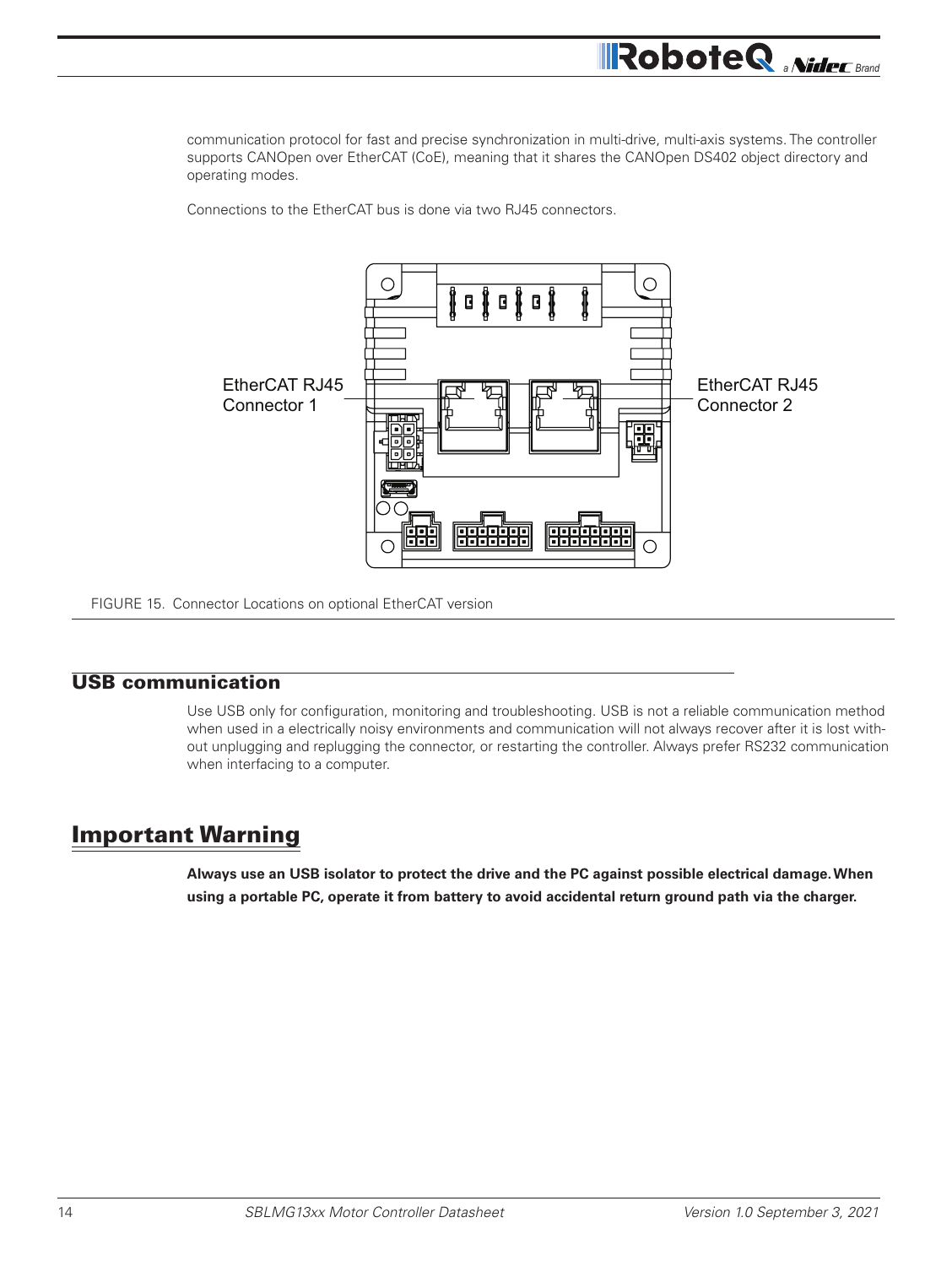

The communication LED gives status information on the CAN and USB. This LED is always ON with one color or the other when the controller is running



#### Electrical Specifications

#### Absolute Maximum Values

The values in Table 4, below, should never be exceeded. Permanent damage to the controller can occur.

TABLE 8.

| <b>Parameter</b>                 | <b>Measure point</b>       | Min                      | <b>Typical</b> | <b>Max</b> | <b>Units</b> |
|----------------------------------|----------------------------|--------------------------|----------------|------------|--------------|
| <b>Battery Leads Voltage</b>     | Ground to VMot             |                          |                | 70         | Volts        |
| Reverse Voltage on Battery Leads | Ground to VMot             | $\overline{\phantom{0}}$ |                |            | Volts        |
| Power Control Voltage            | Ground to Pwr Control wire |                          |                | 70         | Volts        |
| Motor Leads Voltage              | Ground to U, V, W wires    |                          |                | 70(1)      | <b>Volts</b> |
| Digital Output Voltage           | Ground to Output pins      |                          |                | 40         | Volts        |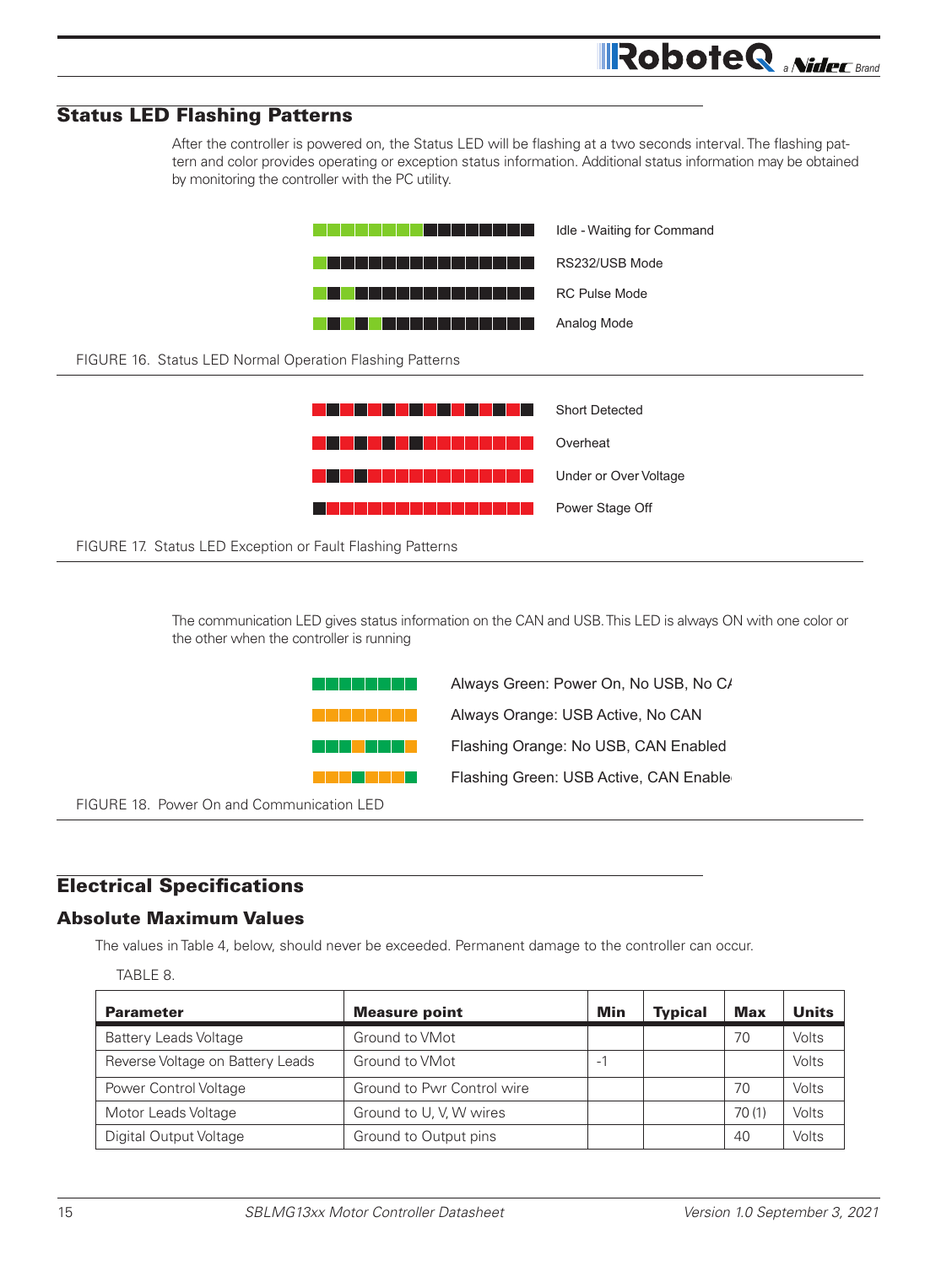#### TABLE 8.

| <b>Parameter</b>                                                                                                            | <b>Measure point</b>                   | <b>Min</b> | <b>Typical</b> | <b>Max</b> | <b>Units</b> |
|-----------------------------------------------------------------------------------------------------------------------------|----------------------------------------|------------|----------------|------------|--------------|
| Analog and Digital Inputs Voltage                                                                                           | Ground to any signal pin               |            |                | 30         | Volts        |
| RS232 I/O pins Voltage                                                                                                      | External voltage applied to Rx/Tx pins |            |                | 30(2)      | Volts        |
| Case Temperature                                                                                                            | Case                                   | $-40$      |                | 85         | $^{\circ}C$  |
| Humidity                                                                                                                    | Case                                   |            |                | 100(3)     | $\%$         |
| Note 1: Maximum regeneration voltage in normal operation. Never inject a DC voltage from a battery or other<br>fixed source |                                        |            |                |            |              |
| Note 2: No voltage must be applied to the RS232 Tx pin<br>Note 3: Non-condensing                                            |                                        |            |                |            |              |

#### Electrostatic Discharge Protection

In accordance with IEC 61000-6-4, Roboteq Motor Controllers are designed to withstand ESD up to 4kV touch and 8kV air gap. This protection is implemented without any additional external connections required.

Some specifications, such as EN12895, require a higher level of protection. To maximize ESD protection, up to 8kV touch and 15kV air gap, you may connect the metallic heat sink of the controller to your battery negative terminal. See App Note 062918 for example connections.

## Power Stage Electrical Specifications (at 25ºC ambient)

|--|--|

| <b>Parameter</b>                                    | <b>Measure point</b>                                        | Min                                            | <b>Typical</b> | <b>Max</b> | <b>Units</b> |  |
|-----------------------------------------------------|-------------------------------------------------------------|------------------------------------------------|----------------|------------|--------------|--|
| <b>Battery Leads Voltage</b>                        | Ground to VMot                                              | 0(1)                                           |                | 63         | Volts        |  |
| Motor Leads Voltage                                 | Ground to U, V, W wires                                     | 0(1)                                           |                | 63(2)      | Volts        |  |
| Power Control Voltage                               | Ground to Power Control wire                                | 0(1)                                           |                | 63         | Volts        |  |
| Minimum Operating Voltage                           | <b>VMot or Pwr Ctrl wires</b>                               | 10(3)                                          |                |            | Volts        |  |
| Over Voltage protection range                       | Ground to VMot                                              | 5                                              | 60(4)          | 63         | Volts        |  |
| Under Voltage protection range                      | Ground to VMot                                              | $\Omega$                                       | 5(4)           | 63         | Volts        |  |
| Idle Current Consumption                            | VMot or Pwr Ctrl wires                                      | 50                                             | 100(5)         | 150        | mA           |  |
| <b>ON Resistance (Excluding</b><br>wire resistance) | VMot to U, V or W. Ground<br>to U, V or W                   |                                                | $\overline{4}$ |            | mOhm         |  |
| Max Current for 30s                                 | Motor current                                               |                                                |                | 40         | Amps         |  |
| Continuous Max Current                              | Motor current                                               |                                                |                | 20(7)      | Amps         |  |
| Current Limit range                                 | Motor current                                               | 5                                              | 30(8)          | 40         | Amps         |  |
| <b>Stall Detection Amps range</b>                   | Motor current                                               | 5                                              | 40(8)          | 40         | Amps         |  |
| Stall Detection timeout range                       | Motor current                                               | 1                                              | 65000 (9)      | 65000      | milliseconds |  |
| <b>Short Circuit Detection</b><br>threshold (10)    | Between Motor wires or<br>Between Motor wires and<br>Ground |                                                | 85             |            | Amps         |  |
| <b>Short Circuit Detection</b><br>threshold         | Between Motor wires and<br>VMot                             | No Protection. Permanent damage<br>will result |                |            |              |  |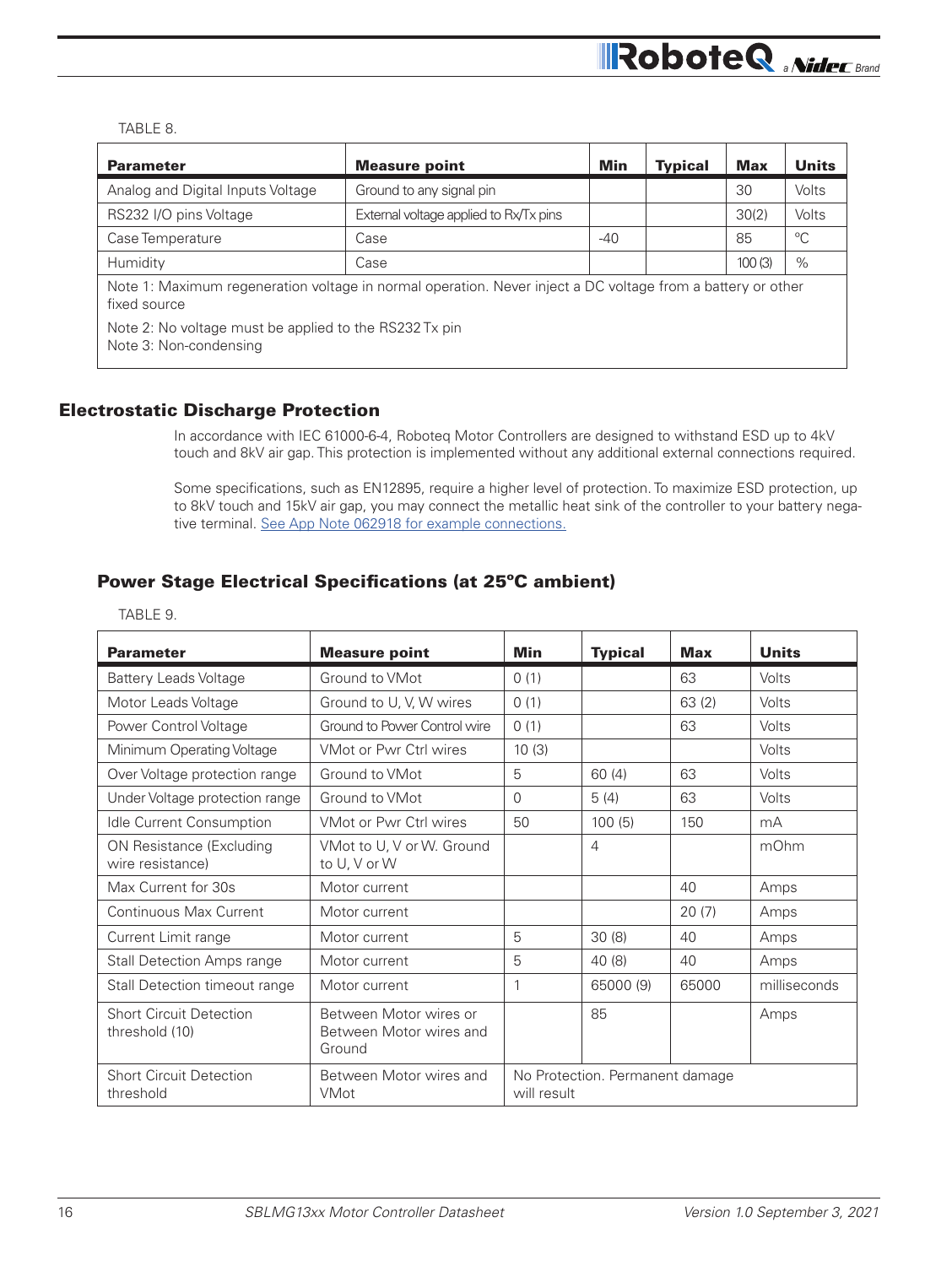## **All RoboteQ** *aNideC Brand*

#### TABLE 9.

| <b>Parameter</b>                                                                                                                               | <b>Measure point</b>                                                                                                      | Min | <b>Typical</b> | <b>Max</b> | <b>Units</b> |  |  |
|------------------------------------------------------------------------------------------------------------------------------------------------|---------------------------------------------------------------------------------------------------------------------------|-----|----------------|------------|--------------|--|--|
| Motor Acceleration/<br>Deceleration range                                                                                                      | Motor Output                                                                                                              | 100 | 500(11)        | 65000      | milliseconds |  |  |
| ble                                                                                                                                            | Note 1: Negative voltage will cause a large surge current. Protection fuse needed if battery polarity inversion is possi- |     |                |            |              |  |  |
| Note 2: Maximum regeneration voltage in normal operation. Never inject a DC voltage from a battery or other fixed source                       |                                                                                                                           |     |                |            |              |  |  |
| Note 3: Minimum voltage must be present on VMot or Power Control wire                                                                          |                                                                                                                           |     |                |            |              |  |  |
|                                                                                                                                                | Note 4: Factory default value. Adjustable in 0.1V increments                                                              |     |                |            |              |  |  |
| Note 5: Current consumption is lower when higher voltage is applied to the controller's VMot or PwrCtrl wires                                  |                                                                                                                           |     |                |            |              |  |  |
| Note 6: Max value is determined by current limit setting. Duration is estimated and is dependent on ambient tem-<br>perature cooling condition |                                                                                                                           |     |                |            |              |  |  |
| Note 7: Estimate. Limited by heat sink temperature. Continuous current may be higher with better cooling                                       |                                                                                                                           |     |                |            |              |  |  |
|                                                                                                                                                | Note 8: Factory default value. Adjustable in 0.1A increments                                                              |     |                |            |              |  |  |
| Note 9: Factory default value. Time in ms that Stall current must be exceeded for detection                                                    |                                                                                                                           |     |                |            |              |  |  |
| Note 10: Controller will stop until restarted in case of short circuit detection                                                               |                                                                                                                           |     |                |            |              |  |  |
| Note 11: Factory default value. Time in ms for power to go from 0 to 100%                                                                      |                                                                                                                           |     |                |            |              |  |  |
|                                                                                                                                                |                                                                                                                           |     |                |            |              |  |  |

## Command, I/O and Sensor Signals Specifications

#### TABLE 10.

| <b>Parameter</b>                | <b>Measure point</b>                      | Min      | <b>Typical</b> | Max             | <b>Units</b> |
|---------------------------------|-------------------------------------------|----------|----------------|-----------------|--------------|
| Main 5V Output Voltage          | Ground to 5V pin on<br>DSub <sub>15</sub> | 4.7      | 4.9            | 5.1             | Volts        |
| 5V Output Current               | 5V pin on I/O connectors                  |          |                | 100             | mA           |
| Digital Output Voltage          | Ground to Output pins                     |          |                | 40              | Volts        |
| Digital Output Current          | Output pins, sink current                 |          |                | 1               | Amps         |
| Output On resistance            | Output pin to ground                      |          | 0.75           | 1.5             | Ohm          |
| Output Short circuit threshold  | Output pin                                | 1.05     | 1.4            | 1.75            | Amps         |
| Input Impedances                | AIN/DIN Input to Ground                   |          | 53             |                 | kOhm         |
| Digital Input 0 Level           | Ground to Input pins                      | $-1$     |                | 1               | Volts        |
| Digital Input 1 Level           | Ground to Input pins                      | 3        |                | 15              | Volts        |
| Analog Input Range              | Ground to Input pins                      | $\Omega$ |                | 5.1             | Volts        |
| Analog Input Precision          | Ground to Input pins                      |          | 0.5            |                 | %            |
| Analog Input Resolution         | Ground to Input pins                      |          | 1              |                 | mV           |
| Pulse durations                 | Pulse inputs                              | 20000    |                | 10 <sup>1</sup> | <b>us</b>    |
| Pulse repeat rate               | Pulse inputs                              | 50       |                | 250             | Hz           |
| <b>Pulse Capture Resolution</b> | Pulse inputs                              |          | 1              |                 | <b>us</b>    |
| <b>Frequency Capture</b>        | Pulse inputs                              | 100      |                | 2000            | Hz           |
| Encoder count                   | Internal                                  | $-2.147$ |                | 2.147           | 10^9 Counts  |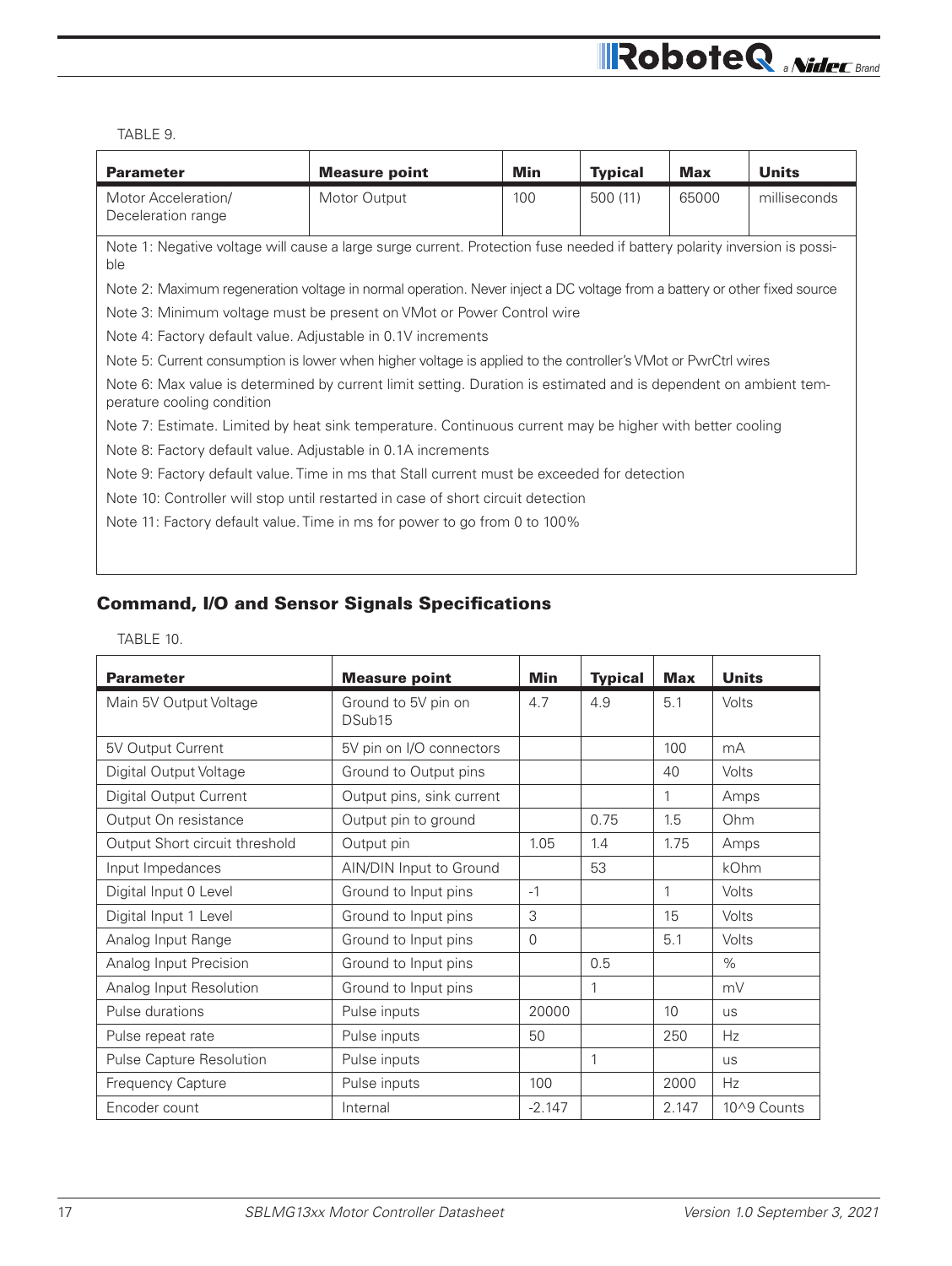## Command, I/O and Sensor Signals Specifications

TABLE 10.

| <b>Parameter</b>                                 | <b>Measure point</b> | Min | <b>Typical</b> | <b>Max</b> | <b>Units</b> |  |  |
|--------------------------------------------------|----------------------|-----|----------------|------------|--------------|--|--|
| Encoder frequency                                | Encoder input pins   |     |                | 1M(1)      | Counts/s     |  |  |
| Note1: Encoders are disabled in factory default. |                      |     |                |            |              |  |  |

## Operating & Timing Specifications

| <b>Parameter</b>                                                                                   | <b>Measure Point</b>     | <b>Min</b> | <b>Typical</b> | Max   | <b>Units</b> |  |  |
|----------------------------------------------------------------------------------------------------|--------------------------|------------|----------------|-------|--------------|--|--|
| Command Latency                                                                                    | Command to output change | 0          | 0.5            |       | ms.          |  |  |
| <b>PWM Frequency</b>                                                                               | Motor outputs            |            | 16(1)          |       | kHz          |  |  |
| Current Loop update rate                                                                           | Internal                 |            | 16000          |       | <b>Hz</b>    |  |  |
| Closed Loop update rate                                                                            | Internal                 |            | 1000           |       | Hz.          |  |  |
| RS232/RS485 baud rate                                                                              | Rx & Tx pins             |            | 115200 (2)     |       | Bits/s       |  |  |
| Command Watchdog timeout                                                                           | Internal                 | 1(3)       |                | 65000 | ms           |  |  |
| Note 1: Frequency is fixed and cannot be changed                                                   |                          |            |                |       |              |  |  |
| Note 2: 115200, 8-bit, no parity, 1 stop bit, no flow control                                      |                          |            |                |       |              |  |  |
| Note 3: May be disabled with value 0. Applies to commands from USB, RS232, RS485, CAN and EtherCAT |                          |            |                |       |              |  |  |

## Scripting

TABLE 12.

| <b>Parameter</b>              | <b>Measure Point</b> | Min    | <b>Typical</b> | <b>Max</b>      | <b>Units</b> |
|-------------------------------|----------------------|--------|----------------|-----------------|--------------|
| <b>Scripting Flash Memory</b> | Internal             |        | 32000          |                 | <b>Bytes</b> |
| Max Basic Language programs   | Internal             | 1000   |                | 3000            | Lines        |
| Integer Variables             | Internal             |        |                | 1024<br>4096(1) | Words (2)    |
| Boolean Variables             | Internal             |        |                | 8192            | Symbols      |
| <b>Execution Speed</b>        | Internal             | 50 000 | 100 000        |                 | Lines/s      |
| Note 1: 32-bit words          |                      |        |                |                 |              |

## Mechanical and Thermal Characteristics

## Thermal Specifications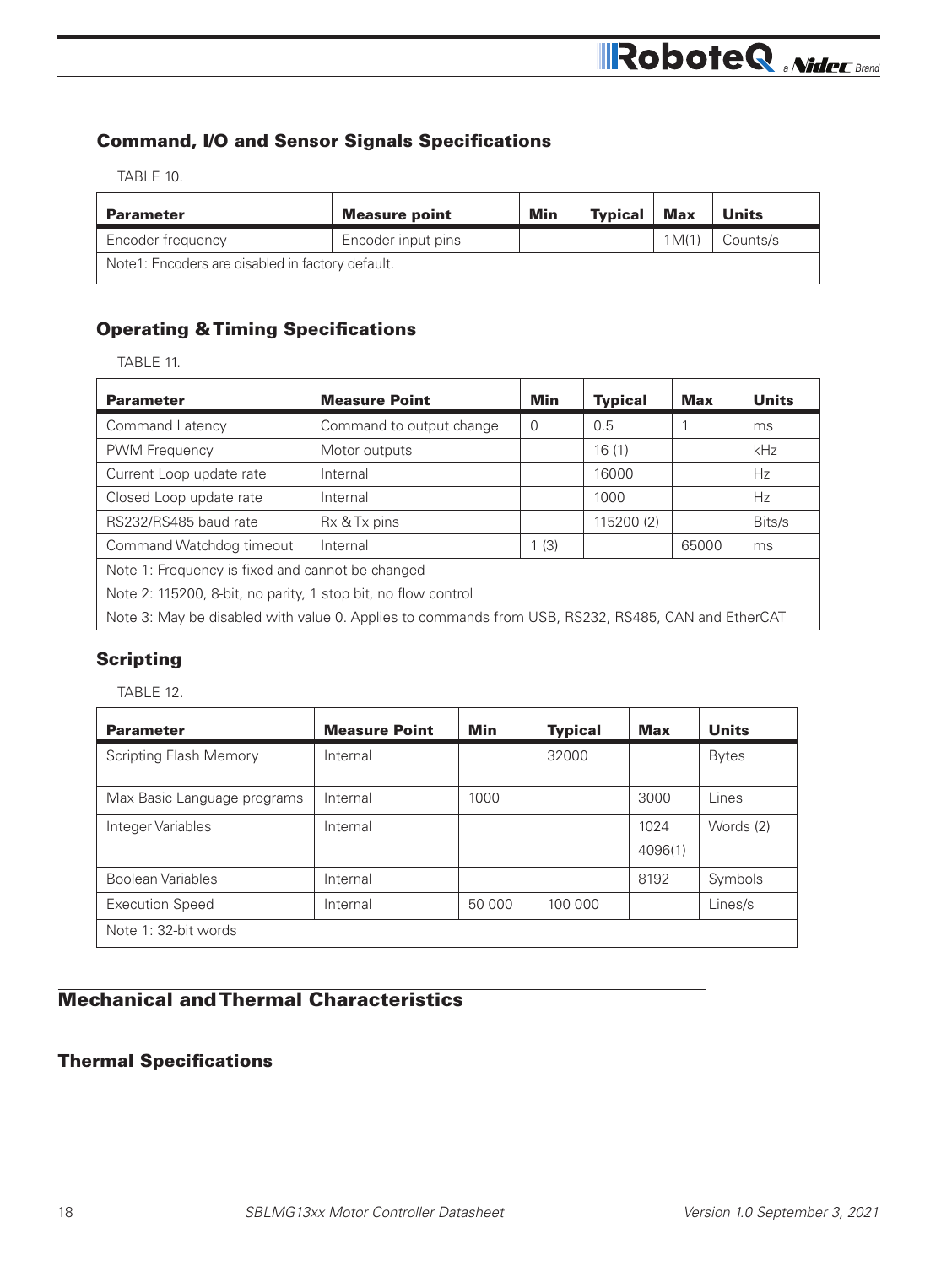## **RoboteQ** *MideC Brand*

TABLE 13.

| $-40$<br>70                                                                                  |  | 85(1) | $^{\circ}$ C |  |  |  |
|----------------------------------------------------------------------------------------------|--|-------|--------------|--|--|--|
|                                                                                              |  |       |              |  |  |  |
|                                                                                              |  | 80(2) | $^{\circ}C$  |  |  |  |
|                                                                                              |  |       | °C/W         |  |  |  |
| Note 1: Thermal protection will protect the controller power                                 |  |       |              |  |  |  |
| Note 2: Max allowed power out starts lowering at minimum of range, down to 0 at max of range |  |       |              |  |  |  |
| Thermal resistance<br>Power MOSFETs to heats sink                                            |  |       |              |  |  |  |

## Controller Mounting

During motor operation, the controller will generate heat that must be evacuated. The published amps rating can only be fully achieved if adequate cooling is provided. For best results, attach firmly with thermal compound paste against a metallic chassis so that heat transfers to the conduction plate to the chassis or metallic enclosure. If no metallic surface is available, mount the controller on spacers so that forced or natural air flow can go over the plate surface to remove heat.